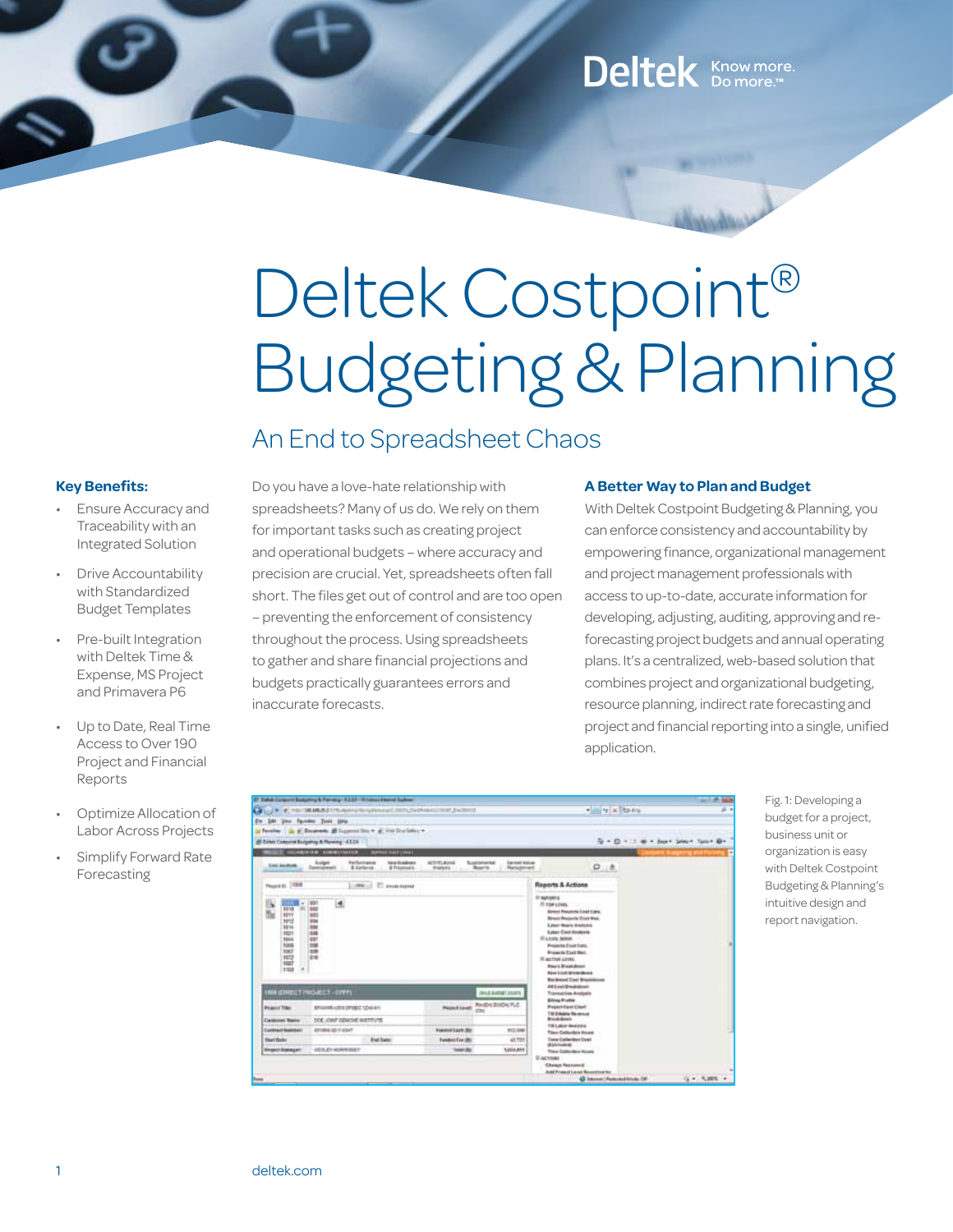## **Deltek** Know more.

| earliges Noon pri Feitel<br>best the worldwidt<br>1. Depart<br>A.A. (The growing)<br><b>MARINERS</b><br>astronomy.<br>٠ |                                                                                                            |                                                                                                                                                                                           | <b>Service</b><br><b>COLLEGE</b><br>marking it assure<br>$-$<br>All County<br>date Plus<br>٠<br>٠<br>v.        |                                                                                                                                                                                       |                                             |                                                                                                |                                                                                                | <b>GENERAL GAMES</b><br><b>MOVE LOWER</b>                          |                                                                                                           |                                                                                            |                                                                                              |
|-------------------------------------------------------------------------------------------------------------------------|------------------------------------------------------------------------------------------------------------|-------------------------------------------------------------------------------------------------------------------------------------------------------------------------------------------|----------------------------------------------------------------------------------------------------------------|---------------------------------------------------------------------------------------------------------------------------------------------------------------------------------------|---------------------------------------------|------------------------------------------------------------------------------------------------|------------------------------------------------------------------------------------------------|--------------------------------------------------------------------|-----------------------------------------------------------------------------------------------------------|--------------------------------------------------------------------------------------------|----------------------------------------------------------------------------------------------|
| ٠<br><b>Careen</b><br>٠<br>To Taking<br>$\frac{1}{4}$<br>$\overline{a}$<br>×<br>$\sim$<br>×                             | m<br>$-0.0044441 - 1$<br>3024 E. F<br>starting<br><b>JPEP</b><br><b>ALCOHOL:</b><br><b>COLLEGE</b><br>$-1$ | the advised the page against<br>w. writer and galax<br>ALCOHOL: AND A<br>Monte and a<br>Today of the Newsley<br>MON- Acuert<br>translat watch<br><b>VERBER RENT</b><br>THE REAL PROPERTY. | æ<br>$-1111$<br>$+ + + +$<br>114.16<br>114.46<br>1.111<br>1112<br>1111<br>11116<br>11 6 11 5 6<br><b>COLOR</b> | <b>DELTA COLOR</b><br><b>Last Dat H</b><br>100320-001<br>100404-00<br><b>LASH CALLS</b><br>Mc264<br>ill at the ar<br>1003 MG/ISL<br>104144-00<br>---<br><b><i>CONTRACTOR CALL</i></b> | <b>The Corporation</b><br><b>Diego</b><br>- | æ<br>14.00<br>14.06<br><b>A</b><br>$1 -$<br>$\frac{1}{2}$<br>$+$<br>$+10$<br>$+$<br>7.16<br>n. | $-1$<br><b>USKS</b><br>$\sim$<br>w<br>44.5<br>w<br><b>Gallery</b><br>$-0.01$<br><b>Ballion</b> | $\overline{a}$<br>$\mathbf{r}$<br>m<br>а<br>石<br>u<br>÷<br>m<br>12 | $\overline{1}$<br><b>Holes</b><br>$\mathbf{u}$<br>w<br>--<br>÷<br>Ω<br>$\sim$<br>$16 -$<br>$+1$<br>$10-1$ | $\overline{1}$<br>ü<br>$\frac{1}{2}$<br>Ω<br>. .<br>đ<br>œ<br>m<br>$+1$<br><b>SER</b><br>٠ | $\overline{14}$<br>V.<br>$\mathbf{u}$<br>To b<br>$\overline{ }$<br>u<br>27.5<br>W.<br>Art of |
| 16<br>œ                                                                                                                 |                                                                                                            | the me was to be stow here been into belo falled in I local                                                                                                                               |                                                                                                                |                                                                                                                                                                                       |                                             |                                                                                                |                                                                                                |                                                                    |                                                                                                           | $-1 - 1 - 1 - 1 - 1 - 1 - 1$                                                               |                                                                                              |

Fig. 2: Project Managers (PMs) can easily create budgets and EACs, track progress and make changes before it's too late.

#### **Deltek Costpoint Budgeting & Planning – A Single Application for:**

- • Project and Organizational Budgeting
- Resource Planning
- **Indirect Rate** Forecasting
- **Project and Financial** Reporting

#### **Project Managers – Everything You Need in One Place**

Project Managers and cost controls professionals have the daunting task of finishing their projects on-time and on-budget. Yet, they often work with siloed, disconnected information. With Costpoint Budgeting & Planning, you have everything you need in one place to manage project budgets, forecasts and resources.

#### **Feature Highlights:**

- Build and re-plan budgets at any level of a project and reconcile to organizational and business unit budgets
- Create bid and proposal costing and easily convert to Project Baseline Budgets
- Refine project budgets with access to actual costs through close of business the previous day, including timesheet entries that haven't yet been posted
- Make informed resource loading decisions and get visibility across organizations with Integrated Resource Planning



Fig. 3: Project Status Reports allow PMs to drill down into the underlying information they need to better manage projects.

#### **Finance – Full Visibility into Data You Can Trust**

In any organization, the budgeting process is a challenge, and you often work with data that is suspect. Now you can eliminate that doubt and bridge the gap between project and corporate planning and budgeting. With Costpoint Budgeting & Planning, you get a single version of the truth with accurate information and complete visibility.

#### **Feature Highlights:**

- Create one accurate budget through a single repositorywith the most up-to-date data
- Roll up project and divisional budgets to build accurate organizational budgets
- • Get a complete organizational view with budgets at a summary level for the entire company, for divisions, or for single project
- Develop and reconcile organizational budgets with existing and proposed project budgets to more accurately forecast indirect rates
- Perform what-if analysis to understand the impact of changing rates on utilization
- Optimize resources with visibility across projects and organizations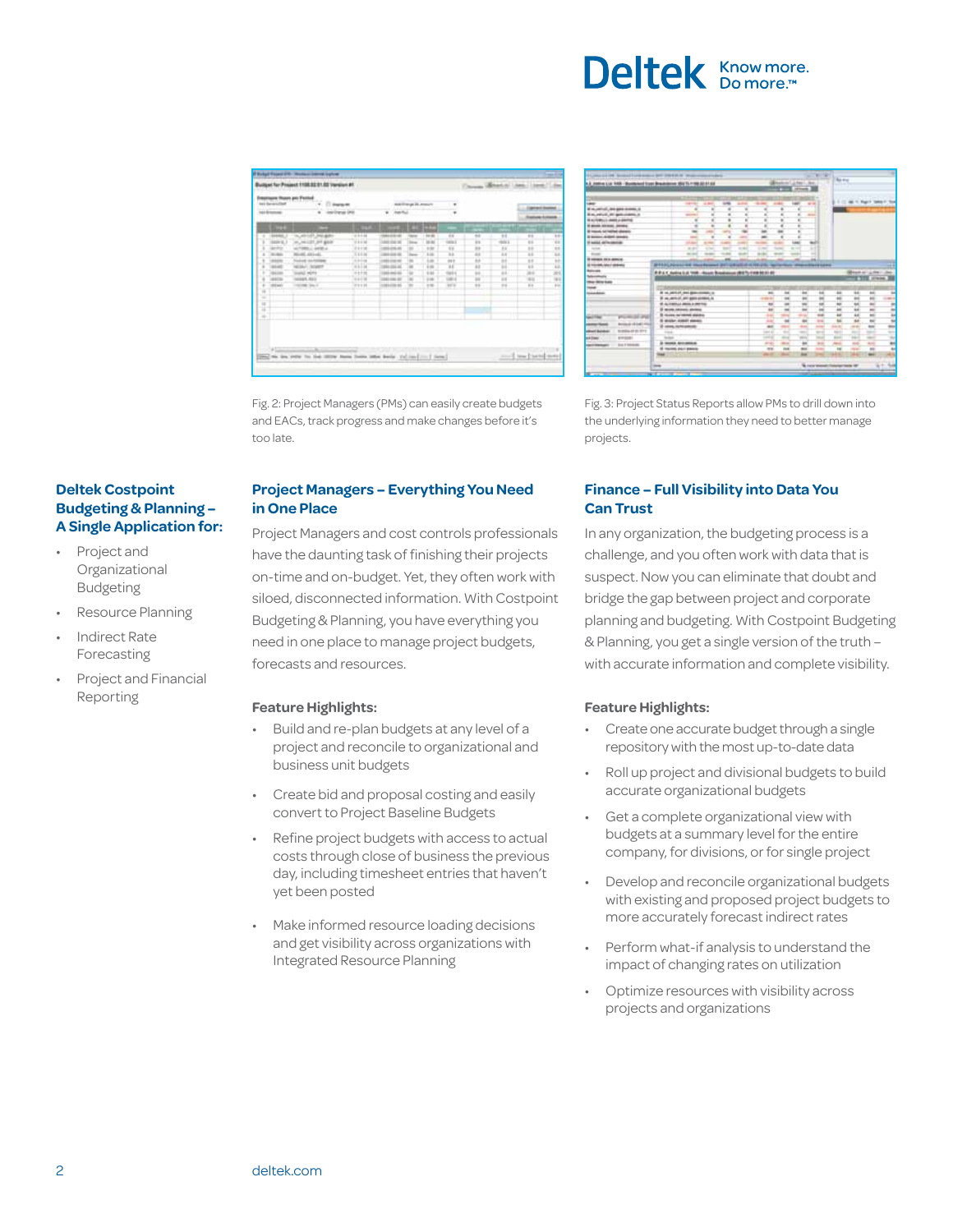## Deltek Knowmore.

| factor, on a bismon differential at interesting a<br><b>Silver Company &amp; Associated Art 2013</b> |                                                                                                                                                                                                                                                                                                                                              | North St. Life with Pages                                                                                                                                                                                                                                                                                                                                                                                                                                                                                                                                                                                                                                            |
|------------------------------------------------------------------------------------------------------|----------------------------------------------------------------------------------------------------------------------------------------------------------------------------------------------------------------------------------------------------------------------------------------------------------------------------------------------|----------------------------------------------------------------------------------------------------------------------------------------------------------------------------------------------------------------------------------------------------------------------------------------------------------------------------------------------------------------------------------------------------------------------------------------------------------------------------------------------------------------------------------------------------------------------------------------------------------------------------------------------------------------------|
| <b>Lear Avenue, J.C.</b>                                                                             | high brough building silings because                                                                                                                                                                                                                                                                                                         | $D - 8$                                                                                                                                                                                                                                                                                                                                                                                                                                                                                                                                                                                                                                                              |
| <b>Agel TVTW</b><br><b>STARTS</b><br>$-$<br>Schedule Co.                                             | 111 May Drawmaker Routlett 1<br><b>Linear</b><br>I LANAMOUR<br>In Administration<br>21 Automotive Assessed<br>51 L. Strompenn (emery)<br>1,444<br>1. All collections and the down<br>IL AMERICANS<br><b>William Archives</b><br><b>Color</b><br>T. L. DEVELOPMENT CA<br>12 3 Assortment is charge<br>$-1.8$ in the distribution distribution | <b>Baseria &amp; Actions</b><br><b>In general of</b><br>Posts and come by trapermiser<br>Double politicians the late channels<br><b>Division and In Links By Original II</b><br><b>Profit anti-Lost Chat (Percent)</b><br>Posts welcome chair stund:<br><b>End also demands</b><br>distantes the last 1-A-Assessed<br>Labour Mounty Anderson<br><b>Lake Engrisement</b><br><b>Mission Ligarithms</b><br><b>International Education Products</b><br>The main lands.<br>Send Work are bloked<br><b><i><u>International Color Avenue</u></i></b><br><b>Grammatical Annapolis</b><br>Toyot Cubbertain House<br><b>Trace Contemporary Money</b><br><b>Sea Engang Stup</b> |
|                                                                                                      | The department of the<br>In Automotive Annual Con-<br>It is associated and<br>This are not been address that the com-                                                                                                                                                                                                                        | San America Print<br><b>Ship dealers &amp; Sciences</b><br>U. at take .<br><b><i><u>I haven't finance</u>s</i></b><br><b>Plantist Sprint Ingenisher</b>                                                                                                                                                                                                                                                                                                                                                                                                                                                                                                              |

Fig. 4: Finance and Organizational Managers can develop and review budgets at any level of the organization.

|                                                | 2006 B.O.P.1 BG T/OLK - Profit and Loss G/L Account-1.2.2.10<br>sense +] tuget<br>۰E<br><b>Angloss of Garmens</b> |                 |                          |                |                |                |                                                          |              |                |              |
|------------------------------------------------|-------------------------------------------------------------------------------------------------------------------|-----------------|--------------------------|----------------|----------------|----------------|----------------------------------------------------------|--------------|----------------|--------------|
|                                                |                                                                                                                   |                 |                          |                |                |                |                                                          |              |                |              |
| <b>E bronners</b>                              | TA THE ARE IT ADA SAN IN DIRECTS IN HUNDRY SHARE FOR ILLUSTERS IS AFTER FOR THE LOAD NUMBER OF A RESIDENCE.       |                 |                          |                |                |                |                                                          |              |                |              |
| <b>III</b> Breast Lakes                        | 1,004,912                                                                                                         | 4011.067        |                          | 447.668        | 004, 161       | 4.25.192       | 411,001                                                  | <b>ML347</b> | 462,239        | \$702,925    |
| 27 National & Sales                            | 04,778,313                                                                                                        |                 | \$70,000 1,004,000       | 1.04.208.1.001 | . .            |                | 813-847 5.346-888, 5.267-254, 5.475-824, 5.201.834, 5.41 |              |                |              |
| <b>EL 1804</b>                                 | 4,982,986                                                                                                         | 206,716         | 201, 221                 | 441,751        | 491, 682       | 383,609        | 764,031                                                  | 145,053      | 393,006        | 120,896      |
| <b>Bonat Marger</b>                            | 8,418,491                                                                                                         | <b>FWL 294</b>  | <b>Book James</b>        | <b>MARKET</b>  | <b>MAL171</b>  | 185.66         | 941,670                                                  | 8012, 1871   | <b>THE FRE</b> | <b>MAJNY</b> |
| <b>ID Indirect Laker</b>                       | 373, 818                                                                                                          | <b>TH 248</b>   | 44, 204                  | 11, 1944       | 34,404         | 33,435<br>---  | 11,579                                                   | 41,594       |                | 31, Met      |
| <b>El Vingo Breattis</b>                       | 1,802,821                                                                                                         | 108,346         | <b><i><u>AMA</u></i></b> | 431,388        | <b>MAL202</b>  | 386,797        | 166, 707                                                 | 493, 871     | 106,236        | 131, 840     |
| El destacat doci i alco                        | 111,344                                                                                                           | 11,357          | 5,600                    | 1,000          | 3,925          | 31, 344        | 4, 418                                                   | 18,722       | 4,714          | 6,316        |
| <b>B</b> Depreciation                          | 79, 241                                                                                                           | 4,898           | 4,608                    | 1,846          | 1,818          | 5.244          | EEH                                                      | 4,438        | 6,338          | 1346         |
| <b>Travello di condito</b>                     | 1494,871                                                                                                          | <b>PUS. 899</b> | 141,700                  | 15,254         | <b>FV4.206</b> | <b>ALC: NO</b> | 86,2785                                                  | 296,411      | <b>J10.0M</b>  | 122, 244     |
| <b>Report addition Sharapa</b>                 | 4,967,800                                                                                                         | 681,346         | 884,447                  | 411, 888       | 794,001        | 419, 673       | 6.410                                                    | 4,96,939     | <b>BOALEST</b> | 410,000      |
| <b>D</b> Executives<br>Assignments             | 109,339                                                                                                           | 10, 338         | 14, 222                  | 15,474         | <b>94,284</b>  | 12,294         | 21.839                                                   | 16,528       | 96,639         | 16,811       |
| <b>BT CAA AROUNDED</b>                         | 2.124.954                                                                                                         | 104,746         | 111, 202                 | ABS PM         | <b>M.MA</b>    | 475,586        | 144,822                                                  | 475,588      | 175,539        | 125, 586     |
| <b>Ili Dientheast</b><br>Altimiditaria         | 888,914                                                                                                           | <b>Int.364</b>  | 44, 594                  | 41484          | 04,235         |                | 46,364                                                   | 44,471       | 16,314         | 34,942       |
| <b>III Massing Specifical</b><br>Afficerations | 483, 424                                                                                                          | <b>XAF</b>      | 31.9A                    | 12,966         | 21,838         | 4,099          | 32,607                                                   | 4,944        | 4.011          | 4.998        |

Fig. 5: With visibility across business units and projects, you can be sure you have the most accurate and up-to-date information.

#### **Simple Deployment**

Costpoint Budgeting & Planning was designed specifically for project-focused businesses and Government Contractors, and seamlessly integrates with your Deltek Costpoint and Deltek Time & Expense systems.

It has a familiar look and feel to Microsoft Excel, making it intuitive and easy-to-use for project managers, cost controls professionals and finance staff. It is tightly integrated with your Costpoint system for a seamless deployment –

even for pulling your established Work Breakdown Structures (WBS) and Organization Breakdown Structures (OBS) into your planning and budgeting processes.

Because of this tight integration, implementation costs are lower than other industry solutions – providing a low-cost, high-value way for government contractors to streamline their budgeting processes and monitor company performance.